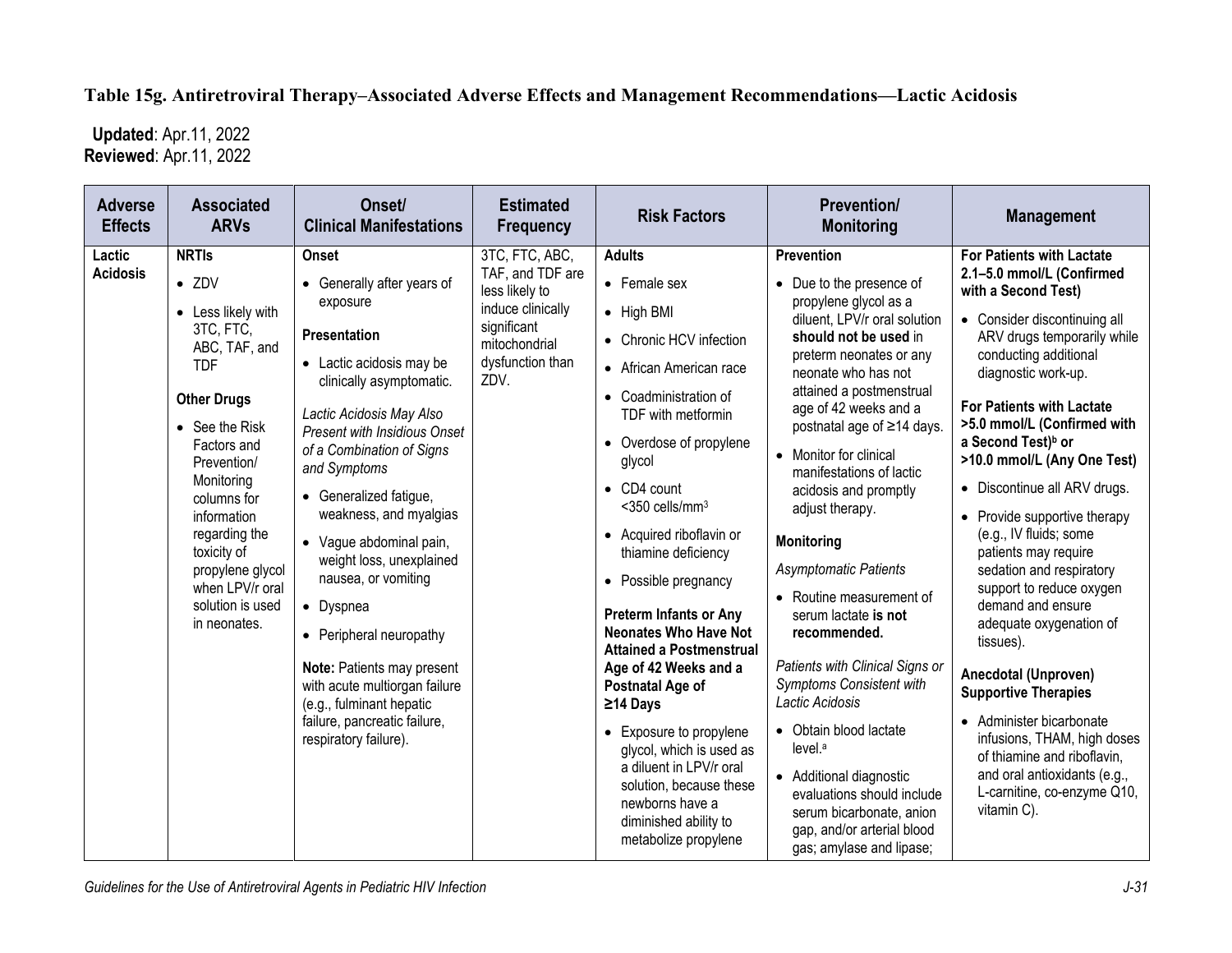| <b>Adverse</b><br><b>Effects</b> | <b>Associated</b><br><b>ARVs</b> | Onset/<br><b>Clinical Manifestations</b> | <b>Estimated</b><br><b>Frequency</b> | <b>Risk Factors</b>                                                              | <b>Prevention/</b><br><b>Monitoring</b>      | <b>Management</b>                                                                                                                                                                                                                                                                                                                                                                                                         |
|----------------------------------|----------------------------------|------------------------------------------|--------------------------------------|----------------------------------------------------------------------------------|----------------------------------------------|---------------------------------------------------------------------------------------------------------------------------------------------------------------------------------------------------------------------------------------------------------------------------------------------------------------------------------------------------------------------------------------------------------------------------|
|                                  |                                  |                                          |                                      | glycol may lead to<br>accumulation,<br>increasing the risk of<br>adverse events. | serum albumin; and<br>hepatic transaminases. | Following the resolution of<br>clinical and laboratory<br>abnormalities, resume therapy<br>either with an NRTI-sparing<br>regimen or a revised NRTI-<br>containing regimen. Institute a<br>revised NRTI-containing<br>regimen with caution, using<br>NRTIs that are less likely to<br>induce mitochondrial<br>dysfunction (ABC, TAF, TDF,<br>FTC, or 3TC). Lactate should<br>be monitored monthly for<br>$\geq$ 3 months. |

a Blood for lactate determination should be collected, without prolonged tourniquet application or fist clenching, into a pre-chilled, gray-top, fluoride-oxalate-containing tube and transported on ice to the laboratory to be processed within 4 hours of collection.

**b** Management can be initiated before receiving the results of the confirmatory test.

**Key:** 3TC = lamivudine; ABC = abacavir; ARV = antiretroviral; BMI = body mass index; CD4 = CD4 T lymphocyte; FTC = emtricitabine; HCV = hepatitis C virus; IV = intravenous; LPV/r = lopinavir/ritonavir; NRTI = nucleoside reverse transcriptase inhibitor; TAF = tenofovir alafenamide; TDF = tenofovir disoproxil fumarate; THAM = tris (hydroxymethyl) aminomethane; ZDV = zidovudine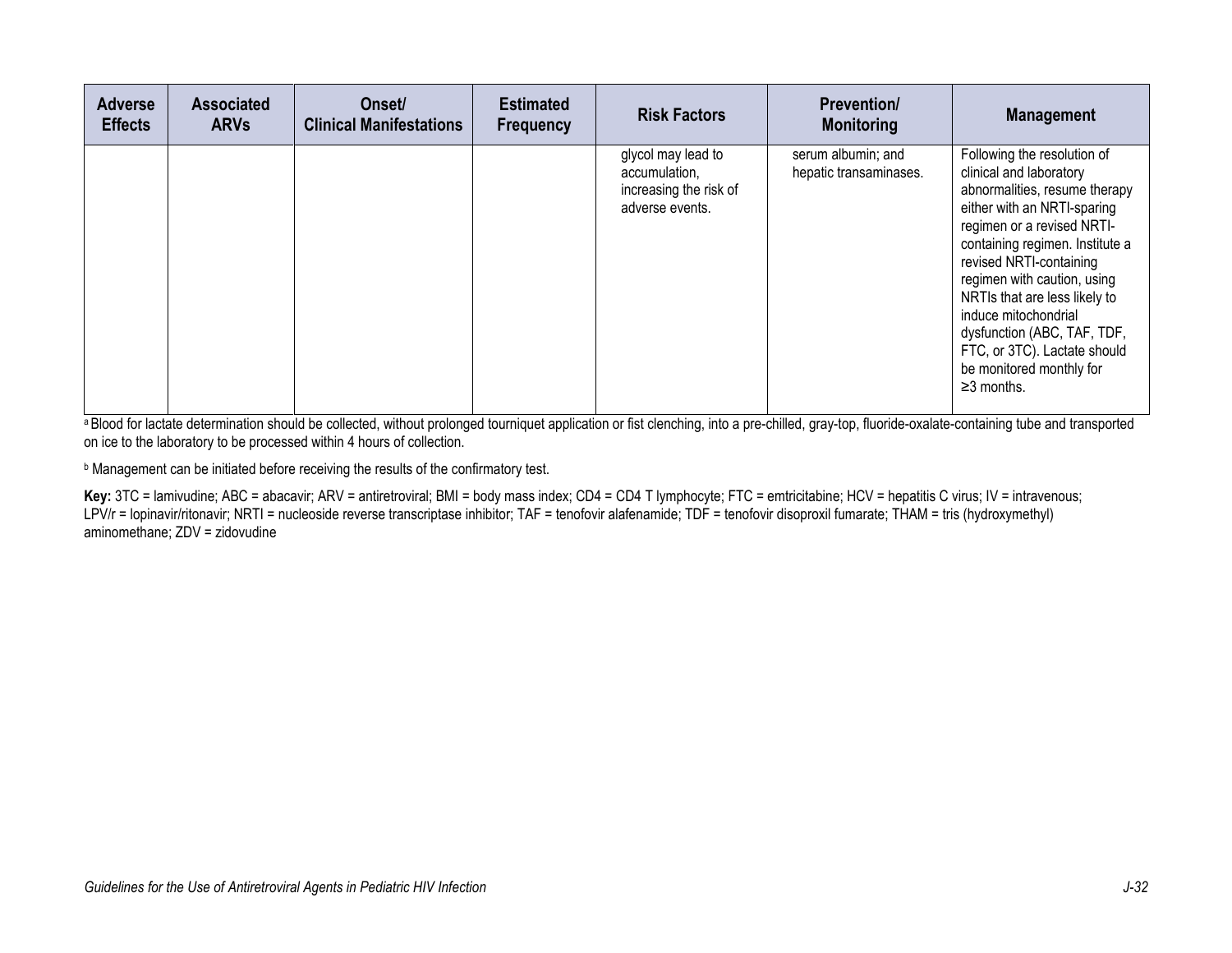# **References**[1-21](#page-2-0)

### **General Reviews**

- <span id="page-2-0"></span>1. Fortuny C, Deya-Martinez A, Chiappini E, Galli L, de Martino M, Noguera-Julian A. Metabolic and renal adverse effects of antiretroviral therapy in HIV-infected children and adolescents. *Pediatr Infect Dis J*. 2015;34(5 Suppl 1):S36-43. Available at: [http://www.ncbi.nlm.nih.gov/pubmed/25629891.](http://www.ncbi.nlm.nih.gov/pubmed/25629891)
- 2. Margolis AM, Heverling H, Pham PA, Stolbach A. A review of the toxicity of HIV medications. *J Med Toxicol*. 2014;10(1):26-39. Available at: [http://www.ncbi.nlm.nih.gov/pubmed/23963694.](http://www.ncbi.nlm.nih.gov/pubmed/23963694)
- 3. Tukei VJ, Asiimwe A, Maganda A, et al. Safety and tolerability of antiretroviral therapy among HIV-infected children and adolescents in Uganda. *J Acquir Immune Defic Syndr*. 2012;59(3):274-280. Available at: [http://www.ncbi.nlm.nih.gov/pubmed/22126740.](http://www.ncbi.nlm.nih.gov/pubmed/22126740)
- 4. Bartlett AW, Mohamed TJ, Sudjaritruk T, et al. Disease- and treatment-related morbidity in adolescents with perinatal HIV infection in Asia. *Pediatr Infect Dis J*. 2019;38(3):287-292. Available at: [https://www.ncbi.nlm.nih.gov/pubmed/30281549.](https://www.ncbi.nlm.nih.gov/pubmed/30281549)
- 5. Tshamala HK, Aketi L, Tshibassu PM, et al. The lipodystrophy syndrome in HIV-infected children under antiretroviral therapy: a first report from the Central Africa. *Int J Pediatr*. 2019;2019:7013758. Available at: [https://www.ncbi.nlm.nih.gov/pubmed/30941184.](https://www.ncbi.nlm.nih.gov/pubmed/30941184)
- 6. Smith ZR, Horng M, Rech MA. Medication-induced hyperlactatemia and lactic acidosis: a systematic review of the literature. *Pharmacotherapy*. 2019;39(9):946-963. Available at: [https://www.ncbi.nlm.nih.gov/pubmed/31361914.](https://www.ncbi.nlm.nih.gov/pubmed/31361914)

#### **Risk Factors**

- 7. Aperis G, Paliouras C, Zervos A, Arvanitis A, Alivanis P. Lactic acidosis after concomitant treatment with metformin and tenofovir in a patient with HIV infection. *J Ren Care*. 2011;37(1):25-29. Available at[: http://www.ncbi.nlm.nih.gov/pubmed/21288314.](http://www.ncbi.nlm.nih.gov/pubmed/21288314)
- 8. Kaletra (lopinavir/ritonavir) [package insert]. Food and Drug Administration. 2020. Available at: [https://www.accessdata.fda.gov/drugsatfda\\_docs/label/2020/021251s059,021906s054lbl.pdf.](https://www.accessdata.fda.gov/drugsatfda_docs/label/2020/021251s059,021906s054lbl.pdf)
- 9. Firnhaber C, Smeaton LM, Grinsztejn B, et al. Differences in antiretroviral safety and efficacy by sex in a multinational randomized clinical trial. *HIV Clin Trials*. 2015;16(3):89-99. Available at: [https://www.ncbi.nlm.nih.gov/pubmed/25979186.](https://www.ncbi.nlm.nih.gov/pubmed/25979186)
- 10. Fortuin-de Smidt M, de Waal R, Cohen K, et al. First-line antiretroviral drug discontinuations in children. *PLoS One*. 2017;12(2):e0169762. Available at: [https://www.ncbi.nlm.nih.gov/pubmed/28192529.](https://www.ncbi.nlm.nih.gov/pubmed/28192529)
- 11. Lim TY, Poole RL, Pageler NM. Propylene glycol toxicity in children. *J Pediatr Pharmacol Ther*. 2014;19(4):277-282. Available at: [https://www.ncbi.nlm.nih.gov/pubmed/25762872.](https://www.ncbi.nlm.nih.gov/pubmed/25762872)